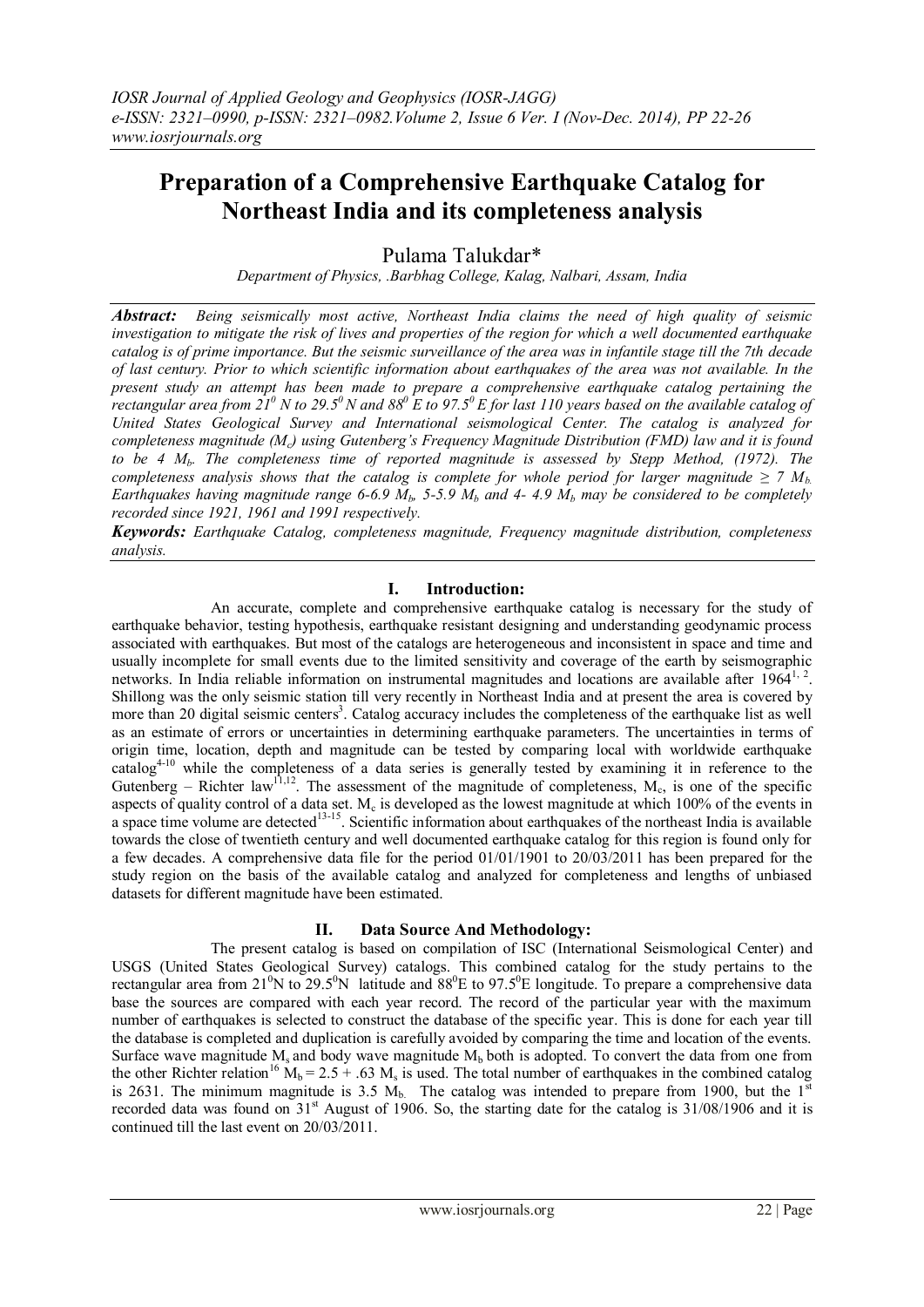#### **III. Completeness Analysis:**

The incompleteness of an earthquake dataset that comes in because of the non-uniformity of the seismic networks with time is investigated generally by fitting a Gutenberg-Richter model to the frequency magnitude distribution (FMD). The FMD<sup>17, 18</sup> described the relationship between the frequency of occurrence and magnitude of earthquakes as-

$$
Log N (M) = a - b (M) \dots (1)
$$

Where N (M) is the number of earthquake of magnitude  $\geq M$ , 'a' is the number of earthquakes of magnitude larger than 0 and 'b' describes the relative distribution of small and large earthquake. The value of 'a' and 'b' are generally determined by fitting the observed data sample. The relation has been confirmed for the global seismicity as well as for regional seismicity in different seismic zones of the world<sup>19</sup> for a homogeneous data series equation (1) fits well and it gives considerably stable recurrence rate of earthquakes. But in practice as mentioned earlier the available catalogs of earthquakes are not complete especially for smaller magnitude events i.e. catalog are biased against small events. The magnitude at which the lower end of FMD departs from the linear trend in the log-linear plot<sup>20</sup> is taken as the magnitude of completeness ( $M_c$ ). It should be emphasized that only deviation from linearity at small magnitude (lower end of the FMD) is considered; deviation at larger magnitude (upper end of the FMD) can be due to statistical fluctuations due to under sampling or to a real break in  $\tilde{G}$ -R scaling<sup>21, 22</sup>. Completeness magnitude may vary with time.

The statistical procedures proposed by  $Step<sup>23</sup>$  are used to assess completeness time of the reported magnitudes. In this process the earthquakes in the catalog are grouped in different magnitude class. Each magnitude is modeled as a point process in time and means rate of occurrence of earthquakes in a magnitude range is established. To obtain an efficient estimate of the sample mean, it is assumed that the earthquake sequences can be modeled as a Poison Distribution. If  $k_1, k_2, \ldots, k_n$  are the number of earthquakes per unit time interval then an unbiased estimate of the mean rate per unit time interval of this sample<sup>24</sup> is-

$$
\lambda = \left(\frac{1}{n}\right) \sum_{i=1}^{n} k_i \dots \dots \dots \dots \dots \dots \dots \dots \dots \dots \dots \dots \dots \dots \dots (2)
$$

and its variance is-

$$
\sigma_{\lambda}^2 = \frac{\lambda}{n} \dots \dots \dots \dots \dots \dots \dots \dots \dots \dots \dots \dots \dots \dots \dots \dots (3)
$$

where n is the number of unit time interval. Considering the unit time interval to be one year duration, we get-

as the standard deviation of the estimate of the mean, where T is the duration of the sample. If the earthquake data series were to be stationary  $\lambda$  were to be constant which implies that  $\sigma_{\lambda}$  would vary as  $\frac{1}{\sqrt{n}}$ . Following stepp

(1972) the standard deviation of the mean rate as a function of sample length are plotted along with nearly tangent lines with slope  $\frac{1}{\sqrt{T}}$ . The deviation of standard deviation of the estimate of the mean from the tangent

line indicates the length up to which a particular magnitude range may be taken to be completed.

#### **IV. Result And Discussion:**

**Figure (1)** shows the frequency magnitude distribution (FMD) of earthquakes in the study area from 1901 - 2010. At the lower magnitude end at  $M = 4M_b$  the observation do not follow the Gutenberg – Richter power law any longer and this is the threshold or completeness magnitude  $(M<sub>c</sub>)$  of the catalog. The green line represents the best fit to the observations in the area of complete recording. The slope of the green line is the b value of the Gutenberg-Richter relationship. Magnitude smaller than M<sub>c</sub> departs from the best fit line because not all of these small earthquakes are reported. Moreover these events are harmless and of less interesting from the point of earthquake resistant designing. Hence the earthquakes of magnitude  $< 4$  M<sub>b</sub> are excluded from further analysis.

The total 110 year sample is divided into 10 years sub-intervals in which  $\lambda$  is stable in each magnitude class and it is assumed that this represents the interval of complete reporting for that magnitude class of earthquakes. The rates of occurrence of earthquakes of different magnitude in the study region as a function of time interval are listed in **table (1)** for magnitude 4 to  $\geq 7M_b$ . The rate is given as N/T, where N is the cumulative number of earthquake in time interval T for sub- interval of 110 year sample. These data listed in **table (2)** are used to compute the standard deviation of the estimates of mean using equation (4). The standard deviations of the mean rate as a function of sample length are plotted along with nearly tangent lines with slope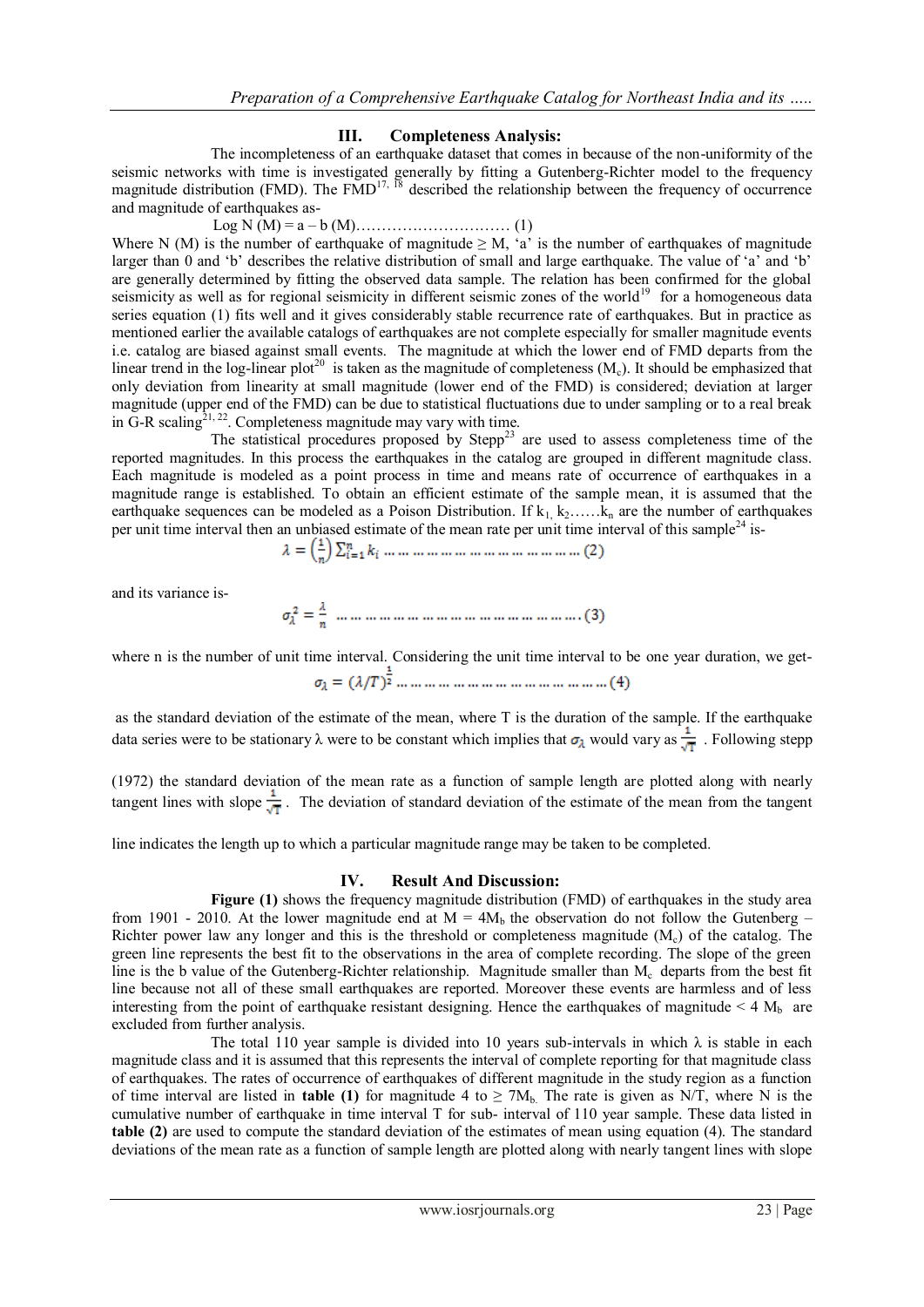$\frac{1}{\sqrt{T}}$  as shown in **figure (2).** The deviation of standard deviation of the estimate of the mean from the tangent line

indicates the length up to which a particular magnitude range may be taken to be completed. It is observed from the graph that events with magnitude range 4-4.9 Mb are completely reported only during the last 20 year (1990-2010) of the catalog while the earthquakes having magnitude range 5-5.9  $M_b$  are completely reported for about the last 50 years (1960-2010). The analysis also shows that the present catalog contains almost all the event of magnitude range 6-6.9  $M_b$  of last 90 years. Magnitude range  $\geq 7$  M<sub>b</sub> are seems to be completely reported for the whole study period (i.e. 1901-2010).



Fig (1): Cumulative number of earthquake versus magnitude with trend line.  $M_c = 4 M_b$ .

| Table (1): Rate of earthquake occurrence for different magnitude range and different time intervals based upon |
|----------------------------------------------------------------------------------------------------------------|
| the past records.                                                                                              |

| Decade    | T in<br>years | Magnitude in Mb |       |           |      |              |      |          |      |
|-----------|---------------|-----------------|-------|-----------|------|--------------|------|----------|------|
|           |               | $4 - 4.9$       |       | $5 - 5.9$ |      | $6 - 6.9$    |      | $\geq$ 7 |      |
|           |               | N               |       | N         | λ    | N            | Λ    | N        | λ    |
| 2001-2010 | 10            | 429             | 42.9  | 55        | 5.5  |              | 0.1  | $\theta$ |      |
| 1991-2010 | 20            | 856             | 42.8  | 113       | 5.65 | 6            | 0.3  | $\Omega$ |      |
| 1981-2010 | 30            | 1126            | 37.53 | 194       | 6.47 | $\mathbf{r}$ | 0.23 |          | 0.03 |
| 1971-2010 | 40            | 1256            | 31.4  | 241       | 6.02 | 10           | 0.25 |          | 0.03 |
| 1961-2010 | 50            | 1256            | 25.12 | 281       | 5.62 | 28           | 0.56 |          | 0.02 |
| 1951-2010 | 60            | 1256            | 20.93 | 290       | 4.83 | 61           | 1.02 | 3        | 0.05 |
| 1941-2010 | 70            | 1256            | 17.94 | 291       | 4.15 | 135          | 1.92 | 9        | 0.13 |
| 1931-2010 | 80            | 1256            | 15.7  | 291       | 3.64 | 161          | 2.01 | 11       | 0.14 |
| 1921-2010 | 90            | 1256            | 13.96 | 291       | 3.23 | 183          | 2.03 | 11       | 0.12 |
| 1911-2010 | 100           | 1256            | 12.56 | 292       | 2.92 | 184          | 1.84 | 13       | 0.13 |
| 1901-2010 | 110           | 1256            | 11.42 | 292       | 2.65 | 185          | 1.68 | 14       | 0.13 |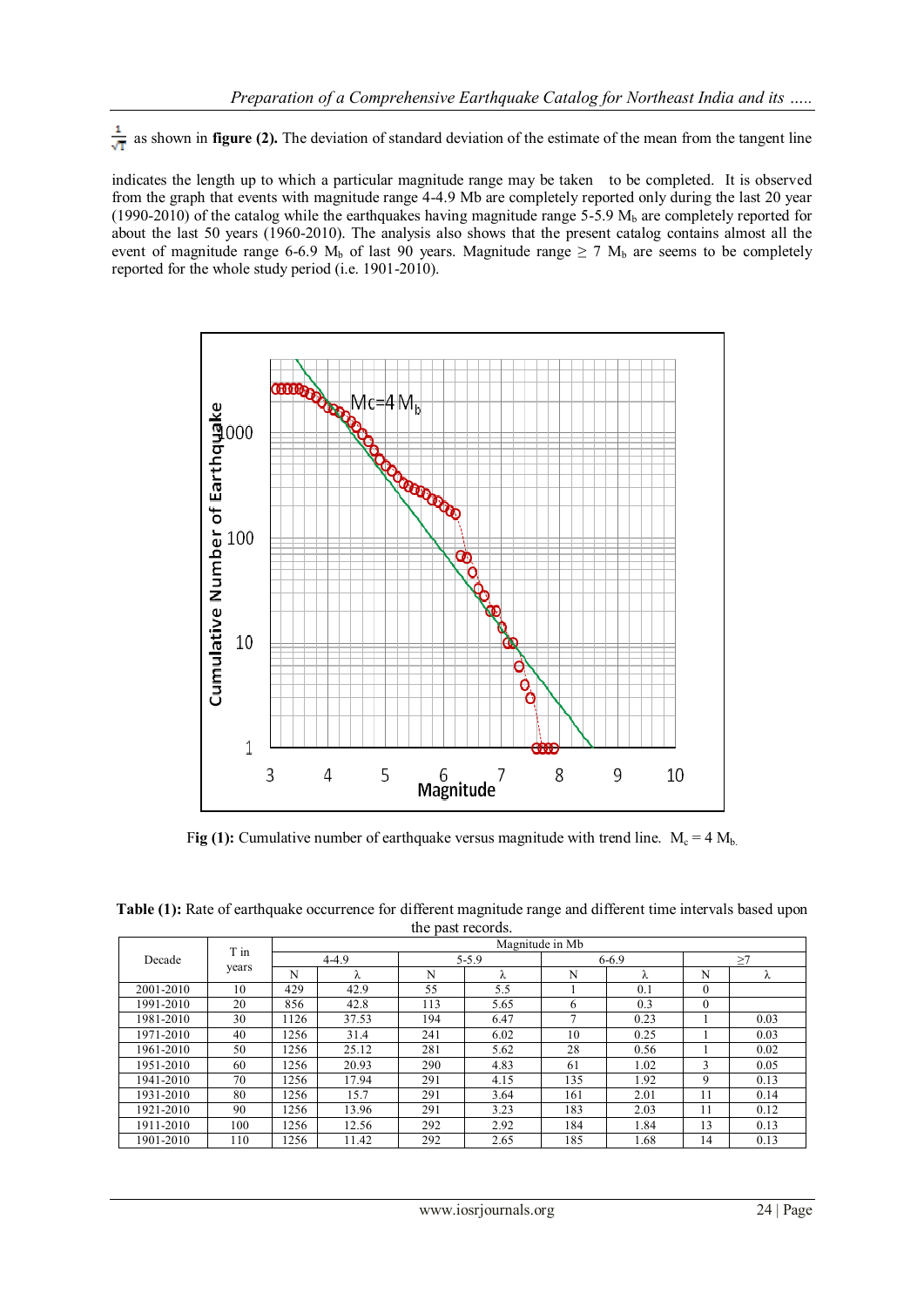|               | Magnitude in Mb |                      |           |                      |           |                      |            |                    |  |
|---------------|-----------------|----------------------|-----------|----------------------|-----------|----------------------|------------|--------------------|--|
|               | $4-4.9$         |                      | $5 - 5.9$ |                      | $6 - 6.9$ |                      | $\geq 7.9$ |                    |  |
| Time duration |                 | $\sigma_{\!\lambda}$ |           | $\sigma_{\!\lambda}$ |           | $\sigma_{\!\lambda}$ |            | $\sigma_{\lambda}$ |  |
|               | λ               |                      | λ         |                      | λ         |                      | λ          |                    |  |
| 10            | 42.9            | 2.07                 | 5.5       | 0.74                 | 0.1       | 0.1                  |            |                    |  |
| 20            | 42.8            | 1.46                 | 5.65      | 0.53                 | 0.3       | 0.12                 |            |                    |  |
| 30            | 37.53           | 1.12                 | 6.47      | 0.46                 | 0.23      | 0.09                 | 0.03       | 0.03               |  |
| 40            | 31.4            | 0.89                 | 6.02      | 0.39                 | 0.25      | 0.08                 | 0.03       | 0.03               |  |
| 50            | 25.12           | 0.71                 | 5.62      | 0.34                 | 0.56      | 0.11                 | 0.02       | 0.02               |  |
| 60            | 20.93           | 0.59                 | 4.83      | 0.28                 | 1.02      | 0.13                 | 0.05       | 0.03               |  |
| 70            | 17.94           | 0.51                 | 4.15      | 0.24                 | 1.92      | 0.17                 | 0.13       | 0.04               |  |
| 80            | 15.7            | 0.44                 | 3.64      | 0.21                 | 2.01      | 0.16                 | 0.14       | 0.04               |  |
| 90            | 13.96           | 0.39                 | 3.23      | 0.19                 | 2.03      | 0.15                 | 0.12       | 0.03               |  |
| 100           | 12.56           | 0.35                 | 2.92      | 0.17                 | 1.84      | 0.14                 | 0.13       | 0.03               |  |
| 110           | 11.42           | 0.32                 | 2.65      | 0.15                 | 1.68      | 0.12                 | 0.13       | 0.03               |  |

**Table (2):** Standard deviation ( $\sigma_{\lambda}$ ) of the estimates of mean recurrence rate per year ( $\lambda$ ).



**Figure (2):** Completeness test of earthquake data of the study area. Variation of  $\sigma_{\lambda}$  versus time interval and magnitude and lines with slope  $\left(\frac{1}{\sqrt{T}}\right)$ .

# **V. Conclusion:**

There is underreporting of the lower magnitude earthquake in the earlier periods of the 110 years earthquake catalog compared to recent ones. The completeness analysis shows that the catalog is complete for whole period for larger magnitude  $\geq 7$  M<sub>b</sub>. Earthquakes having magnitude range 6-6.9 M<sub>b</sub>, 5-5.9 M<sub>b</sub> and 4- $4.9 \text{ M}_b$  may be considered to be completely recorded since 1921, 1961 and 1991 respectively. An important feature of Stepp method is its ability to determine the time required for stable mean recurrence rate of